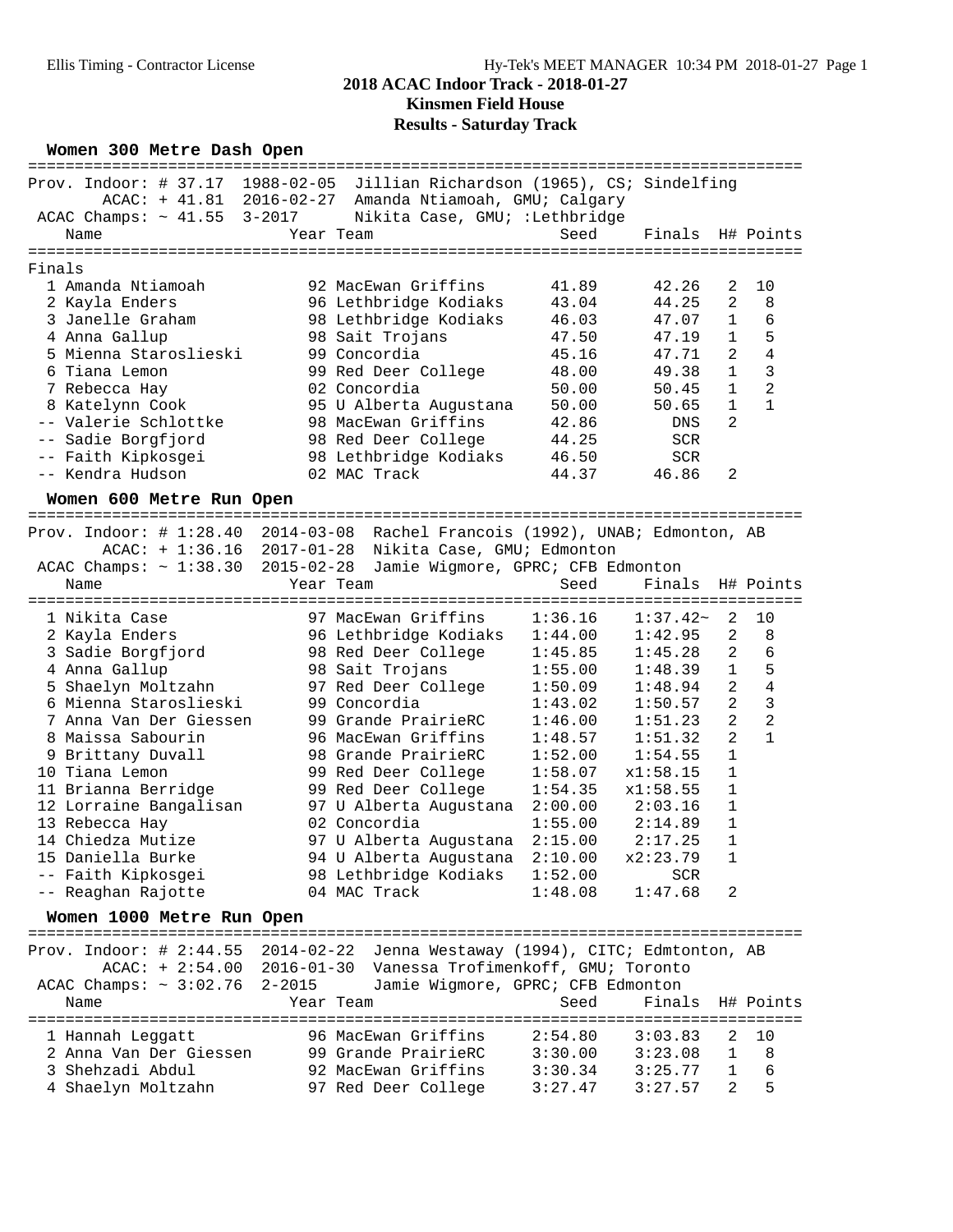## **Kinsmen Field House Results - Saturday Track**

### **....Women 1000 Metre Run Open**

| 5 Kailey Bratland        | 98 Grande PrairieRC    | 3:33.00 | 3:27.59    | 1            | $\overline{4}$ |
|--------------------------|------------------------|---------|------------|--------------|----------------|
| 6 Jocelyn Leffers        | 99 MacEwan Griffins    | 3:20.78 | x3:28.69   | 2            |                |
| 7 Bailey Troccoli-Hughes | 97 Concordia           | 3:27.06 | 3:36.84    | 2            | - 3            |
| 8 Shelby Edgar           | 91 Concordia           | 3:25.00 | 3:39.71    | 2            | -2             |
| 9 Teagan Shapka          | 98 Red Deer College    | 3:44.00 | 3:40.80    | $\mathbf{1}$ | 1              |
| 10 Brianna Berridge      | 99 Red Deer College    | 3:35.60 | x3:40.95   | 1            |                |
| 11 Chiedza Mutize        | 97 U Alberta Augustana | 4:20.00 | 4:13.00    | $\mathbf{1}$ |                |
| 12 Daniella Burke        | 94 U Alberta Augustana | 4:10.00 | 4:18.59    | $\mathbf{1}$ |                |
| -- Brooklyn Vogel        | 98 Lethbridge Kodiaks  | 3:21.00 | <b>SCR</b> |              |                |
| -- Rachael Smillie       | 95 Concordia           | 3:16.82 | <b>SCR</b> |              |                |
| -- Kiana Row             | 01 MAC Track           | 3:10.74 | 3:24.09    | 2            |                |
| -- Sydney Slack          | 04 MAC Track           | 3:20.43 | 3:33.48    | 2            |                |

**Women 1500 Metre Run Open** =================================================================================== Prov. Indoor: # 4:20.51 1990-02-17 Karen Dunston (1966), CS; Edmonton AB ACAC: + 4:36.14 2017-01-28 Hanna Leggatt, GMU; Edmonton ACAC Champs: ~ 4:47.48 2014-03-07 Jamie Wigmore, GPRC; CFB Edmonton Name Tear Team Seed Finals H# Points =================================================================================== 1 Ricki Christopher 95 Sait Trojans 5:04.56 5:02.68 2 10 2 Jill Stewart 98 Red Deer College 5:15.00 5:17.87 2 8 3 Amanda Vocke 96 Sait Trojans 5:34.62 5:21.86 2 6 4 Alea Stockton 94 Sait Trojans 5:25.00 x5:25.49 2 5 Ann Danard 97 Sait Trojans 5:38.09 x5:29.70 1 6 Kailey Bratland 98 Grande PrairieRC 5:35.00 5:33.47 2 5 7 Salma Moreira 98 Lethbridge Kodiaks 5:45.00 5:39.22 1 4 8 Hannah Dawe 98 Sait Trojans 5:27.50 x5:40.59 2 9 Bailey Troccoli-Hughes 97 Concordia 5:37.55 5:50.73 1 3 10 Shelby Edgar 91 Concordia 5:30.00 6:00.60 1 2 11 Katelynn Cook 95 U Alberta Augustana 6:30.00 6:03.64 1 1 12 Halley Flexhaug 97 Sait Trojans 5:40.00 x6:07.46 1 13 Leah Reid 95 U Alberta Augustana 6:40.00 6:09.16 1 -- Jocelyn Leffers 99 MacEwan Griffins 5:20.53 DNS 2 -- Rachael Smillie 95 Concordia 5:19.12 DNS 2 -- Vildana Rekic 98 Lethbridge Kodiaks 5:42.00 SCR -- Jordanna Cota 95 Red Deer College 5:04.00 SCR **Women 3000 Metre Run Open** =================================================================================== Prov. Indoor: # 8:48.56 2008-03-07 Megan Metcalfe (1982), ET; Valencia, Spain ACAC: + 10:10.56 2015-02-07 Mirelle Martens, GPRC; Edmonton ACAC Champs: ~ 10:21.50 2015-02-27 Mirelle Mattens, GPRC; CFB Edmonton<br>Year Team Seed Finals Seed Finals H# Points

| 1 Sophia Nowicki       | 99 Lethbridge Kodiaks           | 10:58.00 | 10:54.27  | 2              | 10 |
|------------------------|---------------------------------|----------|-----------|----------------|----|
| 2 Roxanne Skoreyko     | 79 MacEwan Griffins             | 11:01.34 | 10:57.21  | 2              | 8  |
| 3 Jordanna Cota        | 95 Red Deer College             | 10:52.00 | 11:03.92  | $\overline{2}$ | 6  |
| 4 Kelcie Bulas         | 99 Grande PrairieRC             | 11:30.00 | 11:17.72  | 2              | 5  |
| 5 Jill Stewart         | 98 Red Deer College             | 11:45.00 | 11:22.29  | $\overline{2}$ | 4  |
| 6 Elise Nawrocki       | 96 Concordia                    | 11:58.47 | 11:54.40  |                | 3  |
| 7 Janaya Garbe         | 98 Red Deer College             | 12:00.00 | x12:01.53 |                |    |
| 8 Teagan Shapka        | 98 Red Deer College             | 12:00.00 | x12:19.37 | $\mathbf{1}$   |    |
| 9 Rebecca Sweeney      | 99 Lethbridge Kodiaks           | 12:02.00 | 12:37.69  |                | -2 |
| 10 Lorraine Bangalisan | 97 U Alberta Augustana 13:00.00 |          | 12:40.84  |                |    |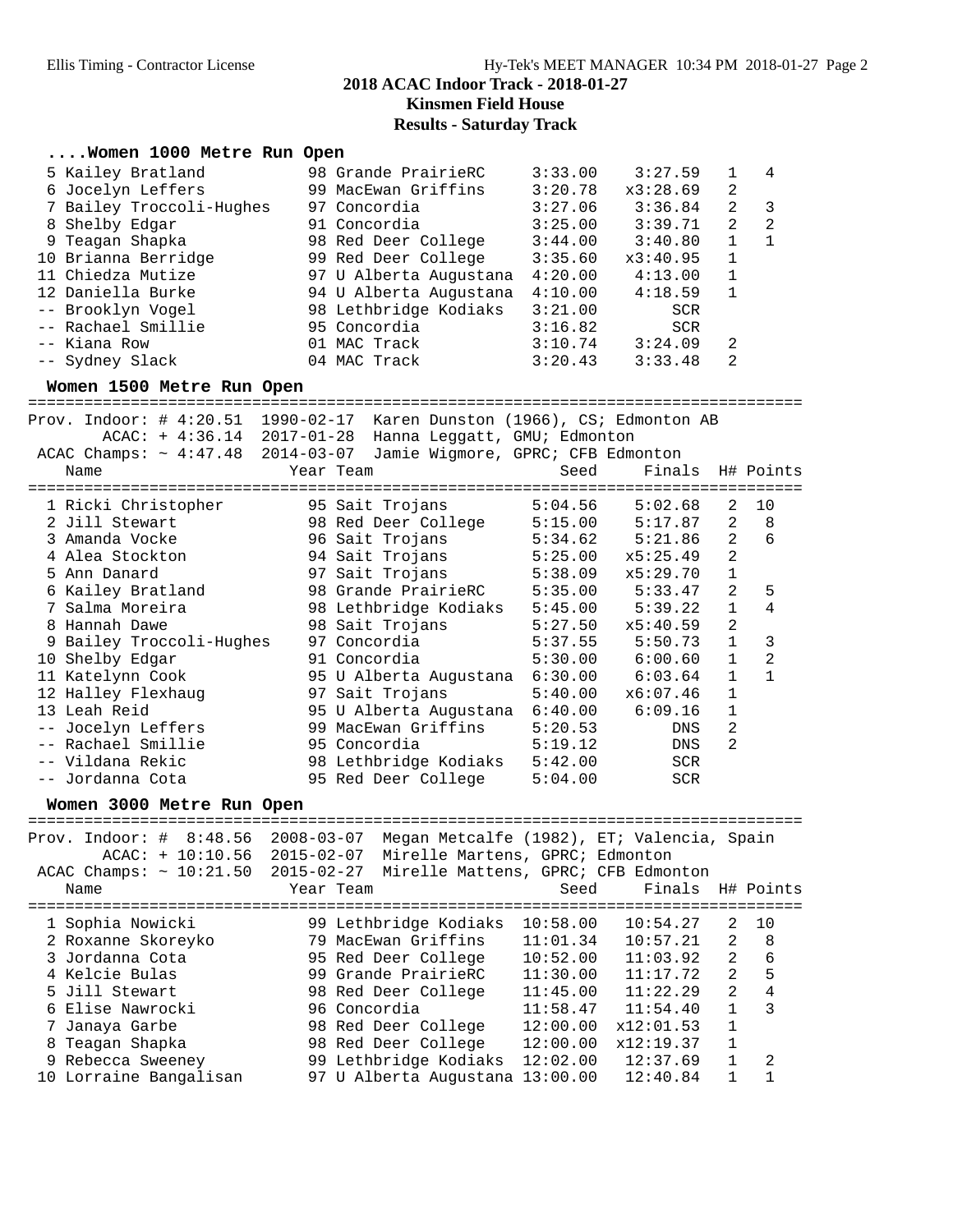### **2018 ACAC Indoor Track - 2018-01-27 Kinsmen Field House**

## **Results - Saturday Track**

| Women 3000 Metre Run Open                                         |                                                                              |                   |
|-------------------------------------------------------------------|------------------------------------------------------------------------------|-------------------|
| 11 Leah Reid                                                      | 95 U Alberta Augustana 13:30.00<br>12:58.42<br>1                             |                   |
| -- Vanessa Trofimenkoff                                           | 94 Unattached Alberta 10:30.32<br>10:47.47                                   | $\overline{2}$    |
| -- Leanna Carriere                                                | $\mathbf{1}$<br>85 Unattached<br>12:52.05                                    |                   |
| Women 4x400 Metre Relay Open                                      |                                                                              |                   |
| Prov. Indoor: # 3:44.30 1987-02-21 Calgary Spartans, Edmonton, AB |                                                                              |                   |
| $ACAC: + 4:07.60 2016-01-30$                                      | MacEwan, GMU; Toronto                                                        |                   |
| ACAC Champs: $\sim 4:13.78$ 2-2016                                | MacEwan University, GMU; Calgary                                             |                   |
| Team                                                              | Seed<br>Finals H# Points                                                     |                   |
| 1 MacEwan Griffins                                                | 4:03.17<br>4:14.82                                                           | 2<br>10           |
| 1) Amanda Ntiamoah 92                                             | 2) Hannah Leggatt 96                                                         |                   |
| 3) Jocelyn Leffers 99                                             | 4) Nikita Case 97                                                            |                   |
| 2 Red Deer College                                                | 4:35.00<br>4:31.83                                                           | 2<br>8            |
| 1) Sadie Borgfjord 98                                             | 2) Jordanna Cota 95                                                          |                   |
| 3) Jill Stewart 98                                                | 4) Shaelyn Moltzahn 97                                                       |                   |
| 3 Sait Trojans                                                    | 4:33.81                                                                      | $\mathbf{1}$<br>6 |
| 1) Anna Gallup 98                                                 | 2) Hannah Dawe 98                                                            |                   |
| 3) Alea Stockton 94                                               | 4) Ricki Christopher 95                                                      |                   |
| 4 Lethbridge Kodiaks                                              | 4:12.00<br>4:39.01                                                           | 5<br>2            |
| 1) Janelle Graham 98                                              | 2) Salma Moreira 98                                                          |                   |
| 3) Sophia Nowicki 99                                              | 4) Kayla Enders 96                                                           |                   |
| 5 Grande Prairie RegionalCollege                                  | 4:51.24<br>$\mathbf{1}$                                                      | 4                 |
| 1) Kailey Bratland 98                                             | 2) Kelcie Bulas 99                                                           |                   |
| 3) Brittany Duvall 98                                             | 4) Anna Van Der Giessen 99                                                   | $\mathcal{E}$     |
| 6 Concordia University                                            | 4:40.00<br>4:58.44                                                           | 2                 |
| 1) Bailey Troccoli-Hughes 97                                      | 2) Rachael Smillie 95<br>4) Mienna Staroslieski 99                           |                   |
| 3) Shelby Edgar 91<br>7 U Alberta Augustana                       | 5:05.00<br>5:09.09<br>2                                                      | 2                 |
| 1) Katelynn Cook 95                                               | 2) Chiedza Mutize 97                                                         |                   |
| 3) Lorraine Bangalisan 97                                         | 4) Leah Reid 95                                                              |                   |
| -- MAC Track                                                      | 4:28.61<br>$\mathbf{1}$                                                      |                   |
|                                                                   |                                                                              |                   |
| Men 300 Metre Dash Open                                           |                                                                              |                   |
|                                                                   | Prov Indoor: # 32 53 2008-02-02 Tyler Christopher (1983) Legacy: Winnipeg MR |                   |

| Prov. Indoor: # 32.53            | 2008-02-02<br>Tyler Christopher (1983), Legacy; Winnipeg, MB |                    |                  |    |    |
|----------------------------------|--------------------------------------------------------------|--------------------|------------------|----|----|
| $ACAC: + 36.15 2017-01-28$       | Thomas Cross-Trush, GMU; Edmonton                            |                    |                  |    |    |
| ACAC Champs: $\sim 36.52$ 3-2017 | Thomas Cruss-Trush, GMU; Lethbridge                          |                    |                  |    |    |
| Name                             | Year Team                                                    | Seed               | Finals H# Points |    |    |
|                                  |                                                              | ------------------ |                  |    |    |
| 1 Brent Stephen                  | 97 Sait Trojans                                              | 36.50              | $36.34-$         | 5. | 10 |
| 2 Thomas Cross-Trush             | 97 MacEwan Griffins                                          | 36.16              | $36.45-$         | 5  | 8  |
| 3 Dayton Jans                    | 98 Lethbridge Kodiaks                                        | 37.91              | 38.02            | 5  | 6  |
| 4 Reece Runco                    | 94 MacEwan Griffins                                          | 39.24              | 38.22            | 5  | 5  |
| 5 Lukas Visser                   | 98 U Alberta Augustana                                       | 40.00              | 39.17            | 4  | 4  |
| 6 Halladay Kayden                | 97 Lethbridge Kodiaks                                        | 39.84              | 39.20            | 4  | 3  |
| 7 Colin Walker                   | 98 MacEwan Griffins                                          | 41.23              | x39.29           | 3  |    |
| 8 Omar Medina                    | 98 MacEwan Griffins                                          | 39.14              | x39.35           | 5  |    |
| 9 Christopher Karg               | 92 Sait Trojans                                              | 39.50              | 39.40            | 4  | 2  |
| 10 Lucas Wessner                 | 99 Red Deer College                                          | 40.17              | 39.50            | 4  | 1  |
| 11 Daniel Loki                   | MacEwan Griffins<br>97                                       | 40.02              | x40.02           | 4  |    |
| 12 David Bargiel                 | 97 MacEwan Griffins                                          | 40.03              | x40.98           | 4  |    |
| 13 Stephen Rowley                | 97 Red Deer College                                          | 41.88              | 41.21            | 3  |    |
| 14 Caleb Heinrichs               | 99 Red Deer College                                          | 41.29              | x41.60           | 3  |    |
|                                  |                                                              |                    |                  |    |    |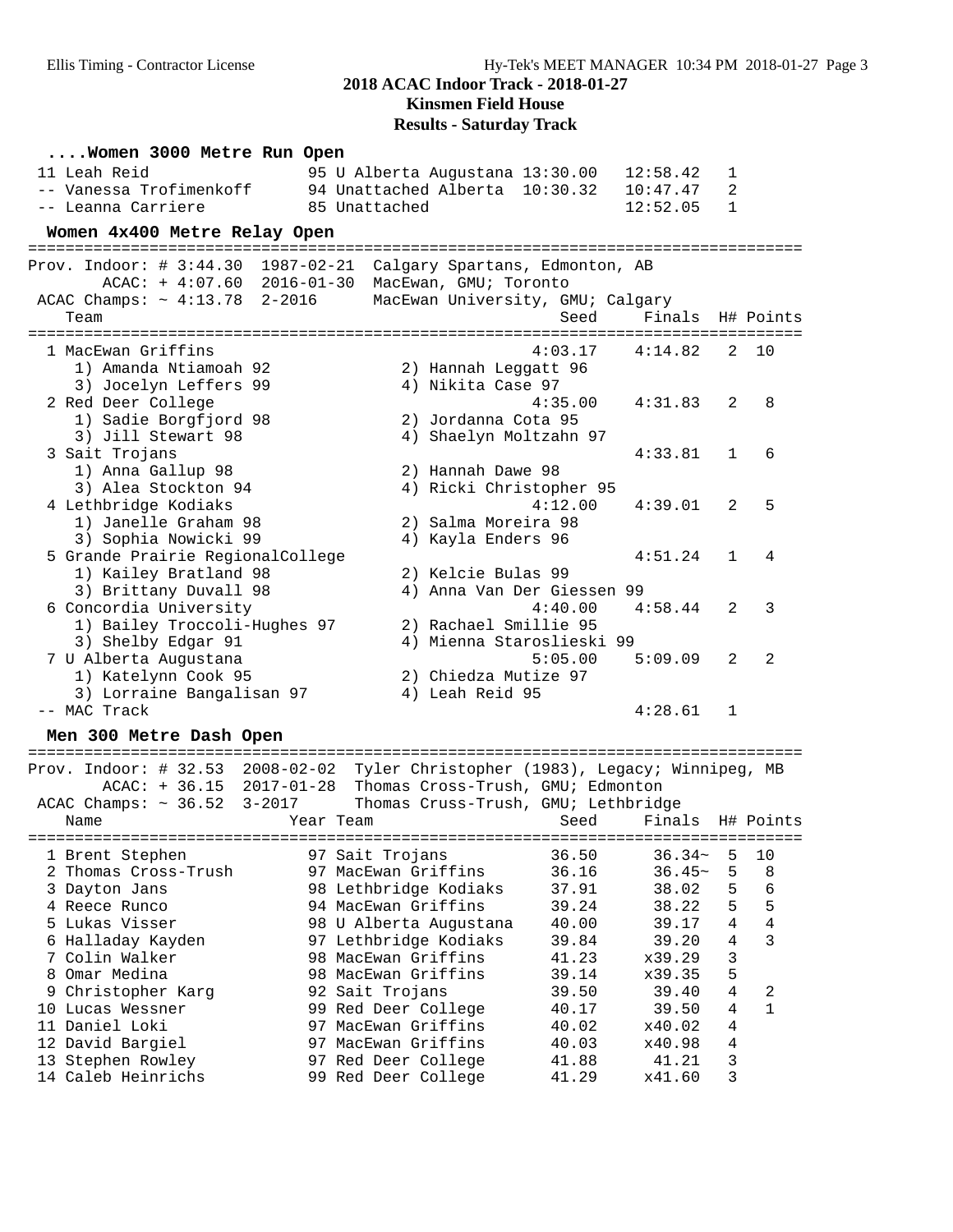## **2018 ACAC Indoor Track - 2018-01-27 Kinsmen Field House**

### **Results - Saturday Track**

### **....Men 300 Metre Dash Open**

| 15 Tristan Jochems | 97 Lethbridge Kodiaks  | 41.23 | x41.81     |                |
|--------------------|------------------------|-------|------------|----------------|
| 16 Kona Jackson    | 98 Red Deer College    | 41.89 | x42.08     | 3              |
| 17 David Onyenwenu | 00 Concordia           | 42.00 | 42.19      | $\mathfrak{D}$ |
| 18 Brad Agnew      | 88 Concordia           | 42.89 | 43.25      | 2              |
| 19 Sam Kohlmann    | 96 U Alberta Augustana | 46.00 | 43.54      |                |
| 20 Justin Moltzahn | 96 Red Deer College    | 41.89 | x43.65     | 3              |
| 21 Jackson Murrell | 96 Concordia           | 43.97 | x44.52     | -2             |
| 22 Jerritt Cloney  | 97 Concordia           | 44.00 | x45.14     | 2              |
| 23 Kyle Reynolds   | 86 Grande PrairieRC    | 45.00 | 45.54      |                |
| 24 Frazer Connelly | 97 Concordia           | 45.00 | x45.86     |                |
| -- Colesen Faunt   | 98 Sait Trojans        | 38.50 | <b>SCR</b> |                |

**Men 600 Metre Run Open** =================================================================================== Prov. Indoor: # 1:17.52 1981-03-13 Ian Newhouse (1956), EOC; Saskatoon, SK

|                         | ACAC: + 1:21.70 2016-02-13 Kenton Sportank, CUE; Edmonton                                             |                |                       |                |                |
|-------------------------|-------------------------------------------------------------------------------------------------------|----------------|-----------------------|----------------|----------------|
| Name                    | ACAC Champs: $\sim 1:23.40$ 2016-02-26 Kenton Sportak, CUE; Calgary<br>Year Team<br>========          | ============== | Seed Finals H# Points |                |                |
| 1 Brant Lauweryssen     | 96 Sait Trojans                                                                                       | 1:35.00        | 1:28.31               | 3              | 10             |
| 2 Dayton Jans           | 98 Lethbridge Kodiaks 1:28.00 1:30.13                                                                 |                |                       | 3              | 8              |
| 3 Devon Gurney          | 94 Red Deer College 1:38.00                                                                           |                | 1:30.97               | $\overline{a}$ | $\epsilon$     |
| 4 Christopher Karg      | 92 Sait Trojans                                                                                       | 1:34.16        | 1:31.98               | 3              | 5              |
| 5 Dylan Zambonelli      | 95 MacEwan Griffins                                                                                   | 1:36.56        | 1:33.28               | $\overline{a}$ | $\overline{4}$ |
| 6 Lucas Wessner         | 99 Red Deer College 1:33.11                                                                           |                | 1:33.98               | $\overline{3}$ | 3              |
| 7 Stephen Rowley        | 97 Red Deer College 1:36.00                                                                           |                | x1:35.53              | $\overline{a}$ |                |
| 8 Kona Jackson          | 98 Red Deer College                                                                                   | 1:38.00        | x1:35.66              | $\mathbf 1$    |                |
| 9 Keith Spruyt          | 97 Concordia                                                                                          | 1:35.34        | 1:36.80               | $\overline{a}$ | 2              |
| 10 Jarred St. Arnault   | 98 Grande PrairieRC                                                                                   | 1:42.00        | 1:38.23               | $\mathbf{1}$   | $\mathbf{1}$   |
| 11 Jordan Poytress      | 90 Lethbridge Kodiaks                                                                                 | 1:34.00        | 1:38.26               | 3              |                |
| 12 Caleb Heinrichs      | 99 Red Deer College                                                                                   | 1:37.00        | x1:38.35              | $\overline{a}$ |                |
| 13 Brad Agnew           | 88 Concordia                                                                                          | 1:38.20        | 1:41.15               | $\mathbf{1}$   |                |
| 14 Justin Moltzahn      | 96 Red Deer College                                                                                   | 1:43.03        | x1:42.62              | $\mathbf{1}$   |                |
| 15 Sam Kohlmann         | 96 U Alberta Augustana 1:50.00                                                                        |                | 1:42.68               | $\mathbf 1$    |                |
| 16 Brandon Wladyko      | 86 Grande PrairieRC                                                                                   | 1:38.00        | 1:43.59               | $\overline{a}$ |                |
| 17 David Onyenwenu      | 00 Concordia                                                                                          | 1:37.00        | x1:45.28              | $\overline{2}$ |                |
| 18 Frazer Connelly      | 97 Concordia                                                                                          | 1:50.00        | x1:49.74              | $\mathbf 1$    |                |
| 19 Jackson Murrell      | 96 Concordia                                                                                          | 1:51.08        | x1:56.86              | $\mathbf{1}$   |                |
| -- Lukas Visser         | 98 U Alberta Augustana 1:33.00                                                                        |                | DNS                   | 3              |                |
| -- Bill Corcoran        | 61 Wolves Athletics                                                                                   | 1:47.41        | DNS                   | $\mathbf{1}$   |                |
| -- Colesen Faunt        | 98 Sait Trojans                                                                                       | 1:25.00        | <b>SCR</b>            |                |                |
| -- Cole Dunlop          | 99 Sait Trojans                                                                                       | 1:35.00        | <b>SCR</b>            |                |                |
| -- Bill Makwae          | 01 MAC Track                                                                                          | 1:28.76        | 1:26.79               | 3              |                |
| Men 1000 Metre Run Open |                                                                                                       |                |                       |                |                |
|                         | ================<br>$Error\_Indoor: # 2:23.36 1996-02-23 560t + Japan (1974) 11 of Calcary: Fdmonton$ |                |                       |                |                |

ndoor: # 2:23.36 1996-02-23 Scott Jensen (1974), U of Calgary; Edmonton ACAC: + 2:32.35 2014-02-08 Kenton Sportank, SAIT; Edmonton ACAC Champs: ~ 2:37.40 2016-02-27 Kenton Sportak, CUE; Calgary Name Year Team Seed Finals Points ================================================================================ 1 Devon Gurney 94 Red Deer College 2:59.00 2:54.31 10 2 Keith Spruyt 97 Concordia 3:01.91 2:56.49 8 3 Cory Deraadt 98 Red Deer College 3:08.32 3:00.80 6 4 John Krause 98 Lethbridge Kodiaks 2:52.00 3:00.87 5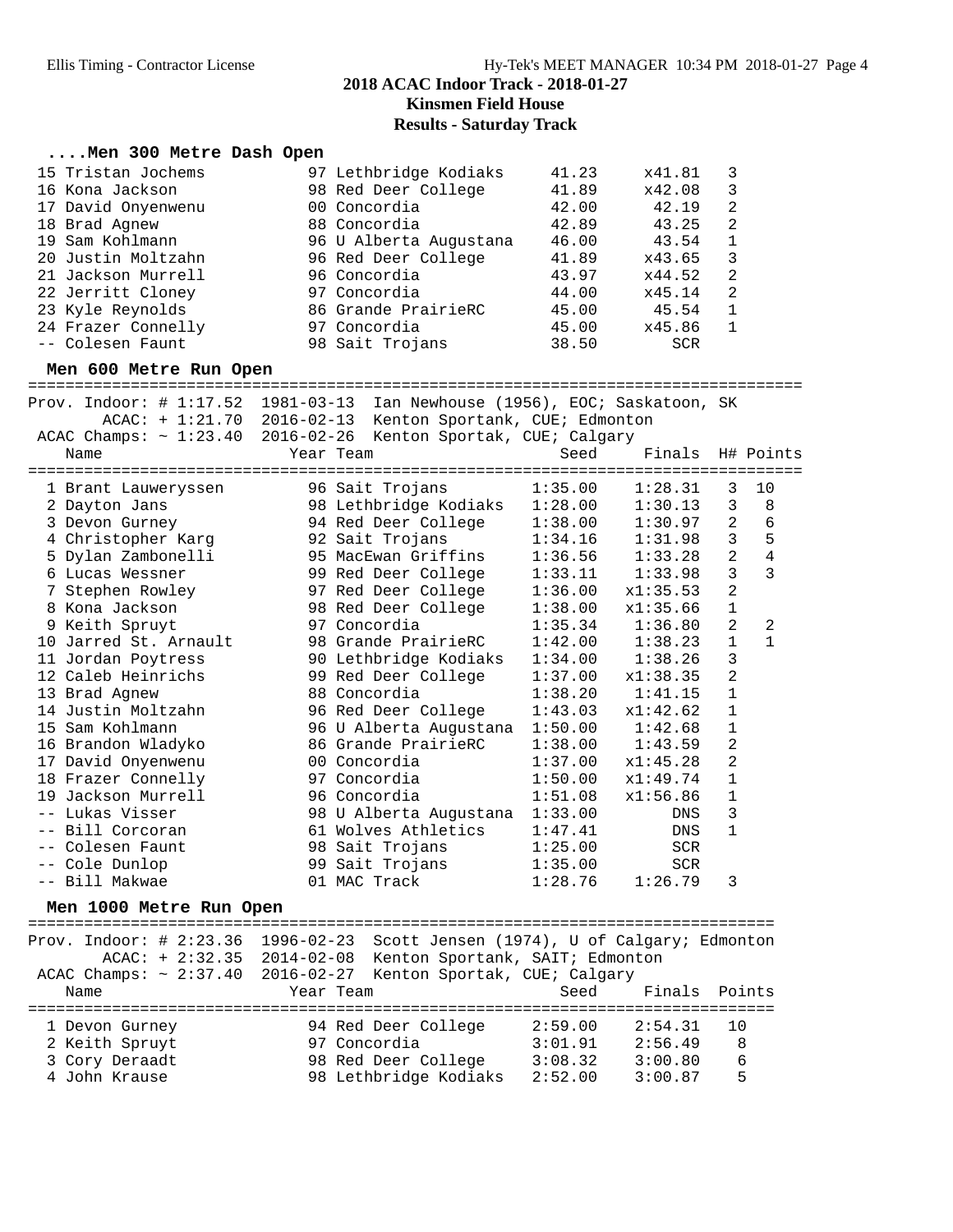## **Results - Saturday Track**

### **....Men 1000 Metre Run Open**

| 5 Ian Lee             | 95 Concordia           | 3:10.00 | 3:10.05    | 4 |
|-----------------------|------------------------|---------|------------|---|
| 6 Tyson Goodstriker   | 96 Lethbridge Kodiaks  | 3:10.00 | 3:16.75    | 3 |
| 7 Hunter Didychuk     | 99 U Alberta Augustana | 4:10.00 | 3:24.24    | 2 |
| -- Matthew Travaglini | 93 Sait Trojans        | 2:36.00 | <b>SCR</b> |   |
| -- Bill Corcoran      | 61 Wolves Athletics    |         | SCR        |   |
| -- Jordan Poytress    | 90 Lethbridge Kodiaks  | 2:55.00 | SCR        |   |
| -- Owen Guenette      | 00 MAC Track           |         | 2:51.68    |   |
| -- Daniel Herrewynen  | 03 MAC Track           |         | 2:51.71    |   |
| -- Alec Paine         | 01 MAC Track           | 2:45.36 | 2:51.91    |   |
| -- Dane Boczkowski    | 01 MAC Track           |         | 2:52.70    |   |

**Men 1500 Metre Run Open** ===================================================================================

| Prov. Indoor: $\#$ 3:44.58<br>$ACAC: + 4:01.20$ | 2014-01-25 Brad Bickley (1991), CS; New York, NY<br>2016-02-13 Kirk Sundt, CUE;Edmonton |                         |                  |                |    |
|-------------------------------------------------|-----------------------------------------------------------------------------------------|-------------------------|------------------|----------------|----|
|                                                 | ACAC Champs: $\sim 4:12.30$ 2016-02-27 Kirk Sundt, CUE; Calgary                         |                         |                  |                |    |
| Name                                            | Year Team                                                                               | Seed                    | Finals H# Points |                |    |
| 1 Matthew Travaglini                            | 93 Sait Trojans                                                                         | ============<br>4:10.00 | $3:59.89+$       | 2              | 10 |
| 2 Jacques Saayman                               | 97 Sait Trojans                                                                         | 4:20.00                 | 4:27.26          | 2              | 8  |
| 3 Emile Voqel-Nakamura                          | 96 U Alberta Augustana 4:40.00                                                          |                         | 4:33.09          | 2              | 6  |
| 4 Erik Rust                                     | 93 U Alberta Augustana                                                                  | 4:35.00                 | 4:39.05          | 2              | 5  |
| 5 Daryl Ross                                    | 97 Sait Trojans                                                                         | 4:44.47                 | x4:39.23         | 2              |    |
| 6 Daniel Robdrup                                | 82 Lethbridge Kodiaks                                                                   | 4:50.00                 | 4:42.63          | $\overline{a}$ | 4  |
| 7 Matthew Vandegriff                            | 92 Sait Trojans                                                                         | 4:57.24                 | x4:44.70         | $\mathbf{1}$   |    |
| 8 Cory Deraadt                                  | 98 Red Deer College                                                                     | 5:05.92                 | 4:49.64          | $\mathbf{1}$   | 3  |
| 9 Matthew Hebert                                | 96 Sait Trojans                                                                         | 5:00.00                 | x4:54.13         | $\mathbf 1$    |    |
| 10 Jemmy Lee                                    | 99 Sait Trojans                                                                         | 5:00.00                 | x4:54.13         | $\mathbf{1}$   |    |
| 11 Eric Nooy                                    | 99 Grande PrairieRC                                                                     | 4:44.00                 | 4:55.15          | 2              | 2  |
| 12 Ian Lee                                      | 95 Concordia                                                                            | 4:42.98                 | 5:00.21          | 2              | 1  |
| -- Alex Howells                                 | 98 Sait Trojans                                                                         | 4:30.00                 | DNS              | $\overline{2}$ |    |
| -- Adam Wass                                    | 98 Red Deer College                                                                     | 4:37.01                 | <b>SCR</b>       |                |    |
| -- Jack Cook                                    | 67 Fast Trax Ru                                                                         | 4:48.85                 | 4:49.37          | 2              |    |

**Men 3000 Metre Run Open** ================================================================================ Prov. Indoor: # 7:59.2h 1980-01-19 Dean Childs (1957), CS; New York NY ACAC: + 8:46.20 2016-02-12 Kirk Sundt, CUE, Edmonton ACAC Champs: ~ 8:58.10 2015-02-27 Alex Harding, Lethbridge; CFB Edmonton Name Year Team Seed Finals Points ================================================================================ 1 Scott Kohlman 97 MacEwan Griffins 9:30.98 9:28.96 10 2 Brandon Wladyko 86 Grande PrairieRC 9:30.00 9:35.86 8 3 Adam Wass 98 Red Deer College 10:25.01 9:52.04 6 4 Erik Rust 93 U Alberta Augustana 10:00.00 9:54.40 5 -- Brian Torrance 76 Fast Trax Ru 9:40.00 9:41.69